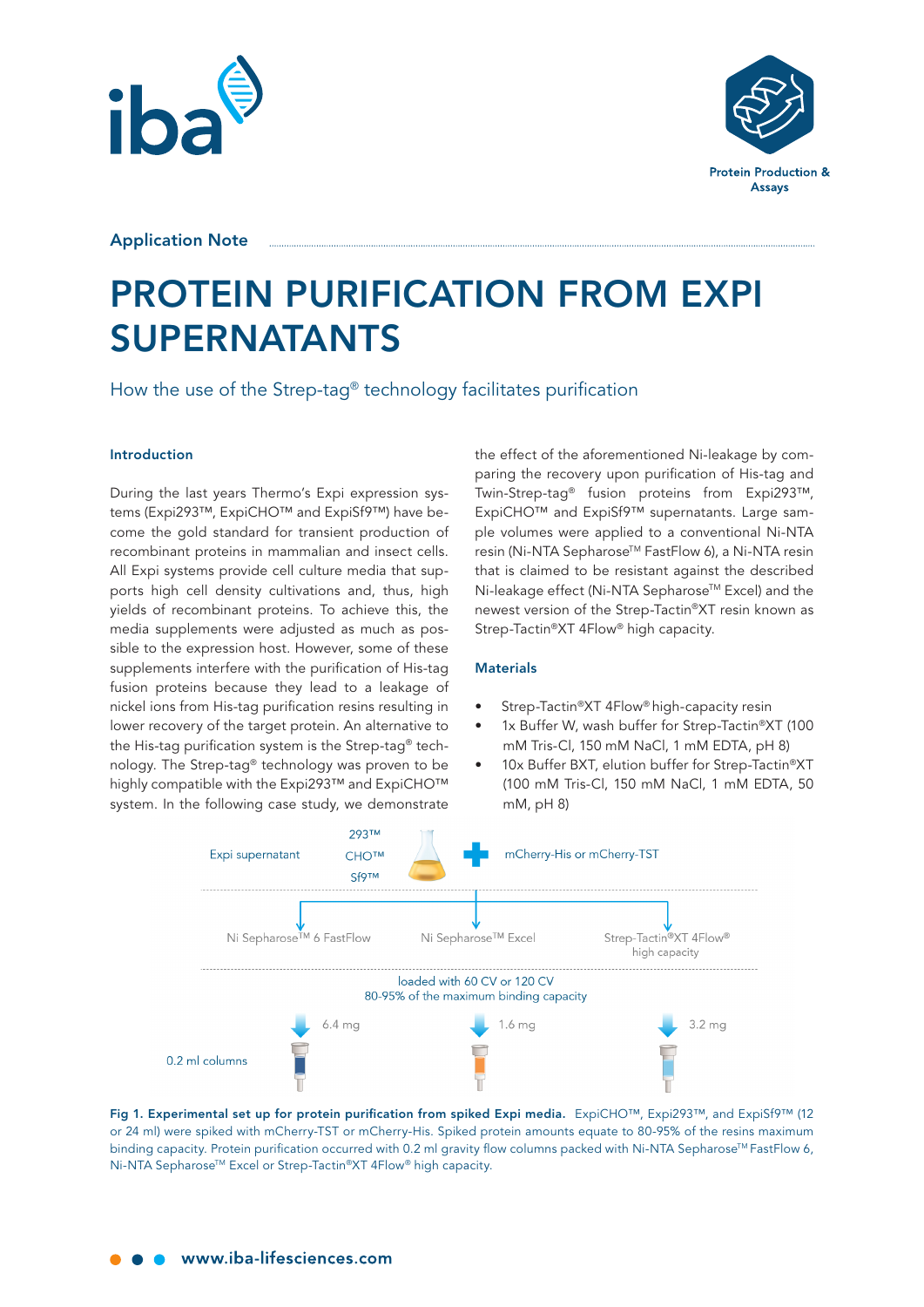- Ni-NTA Sepharose™ FastFlow 6
- Ni-NTA Sepharose™ Excel
- Ni-NTA binding buffer (20 mM  $\textsf{NaH}_{\textsf{2}}\textsf{PO}_{\textsf{4}}$ , 0.5 M NaCl, pH 7.4)
- Ni-NTA elution buffer (20 mM  $\text{NaH}_{2}\text{PO}_{4}$ , 0.5 M NaCl, 500 mM imidazole, pH 7.4)

### Methods

#### Preparation of supernatants

Cell culture supernatants of Expi293™, ExpiCHO™ and ExpiSf9™ cells were harvested, clarified and sterile filtrated. Purified mCherry, fused either to a C-terminal Twin-Strep-tag® (mCherry-TST) or a 6xHistag (mCherry-His) were spiked into 12 ml and 24 ml of Expi supernatants. The protein amounts that were spiked in each sample correspond to a total protein load of 80-95% of the resin´s maximum binding capacity. A summary of the experimental set up including the protein loads for each resin is shown in Figure 1.

# Strep-Tactin®XT 4Flow® high capacity column purification

Strep-Tactin®XT 4Flow® high capacity column purification was conducted according to the manufacture's manual. Briefly, 0.2 ml Strep-Tactin®XT resin was packed into gravity flow columns and equilibrated with 2 column bed volumes (CV) 1x Buffer W. 12 ml or 24 ml of Expi supernatants were loaded directly on the columns followed by addition of 1x Buffer W until A280 nm signal was low. Protein was eluted with 4 CV 1x Buffer BXT.

#### His-tag column purification

Ni-NTA column purification was conducted according to the manufacture's manual. Briefly, 0.2 ml Ni-NTA Sepharose™ FastFlow 6 or Ni-NTA Sepharose™ Excel was packed into gravity flow columns and equilibrated with 5 CV Ni-NTA binding buffer. 12 ml or 24 ml of Expi supernatants were loaded directly on the columns. Ni-NTA Sepharose™ FastFlow 6 was washed by addition of 3 x 2 CV 1x Ni-NTA binding buffer and Ni-NTA Sepharose™ Excel was washed by addition of 20 CV 1x Ni-NTA binding buffer. Protein was eluted with Ni-NTA elution buffer.

#### Protein analysis

Protein concentration was determined using a Nanodrop 2000 spectrometer at 280 nm.

# Results and discussion

Impact of sample volume on protein recovery mCherry-TST and mCherry-His were purified either with Strep-Tactin®XT 4Flow® high capacity or one of the Ni-NTA resins from 12 ml spiked Expi293™, ExpiCHO™ and ExpiSf9™ medium. The highest recoveries from all Expi media were obtained with Strep-Tactin®XT 4Flow® high capacity with 85-89% (Figure 2). With Ni-NTA Sepharose™ FastFlow 6 53-71% of the spiked protein were recovered and with Ni-NTA Sepharose<sup>™</sup> Excel only 33-40%.

To investigate the potential effect on protein recovery caused by increased nickel leakage after application of higher amounts of medium to the columns, the sample volume was increased from 12 ml to 24 ml. The protein recoveries from Strep-Tactin®XT 4Flow® high capacity resin were not affected by the larger sample volumes and showed the best results regarding the portion of unbound protein and, thus, provided



Fig 2. Recovery of mCherry from Expi media. Protein yield after protein purification from 12 or 24 ml spiked ExpiCHO™ (A), Expi293™ (B), and ExpiSf9™ (C) medium with Ni-NTA Sepharose<sup>™</sup> FastFlow 6, Ni-NTA Sepharose<sup>™</sup> Excel or Strep-Tactin® 4Flow® high capacity was determined and and set in relation to the spiked protein amount.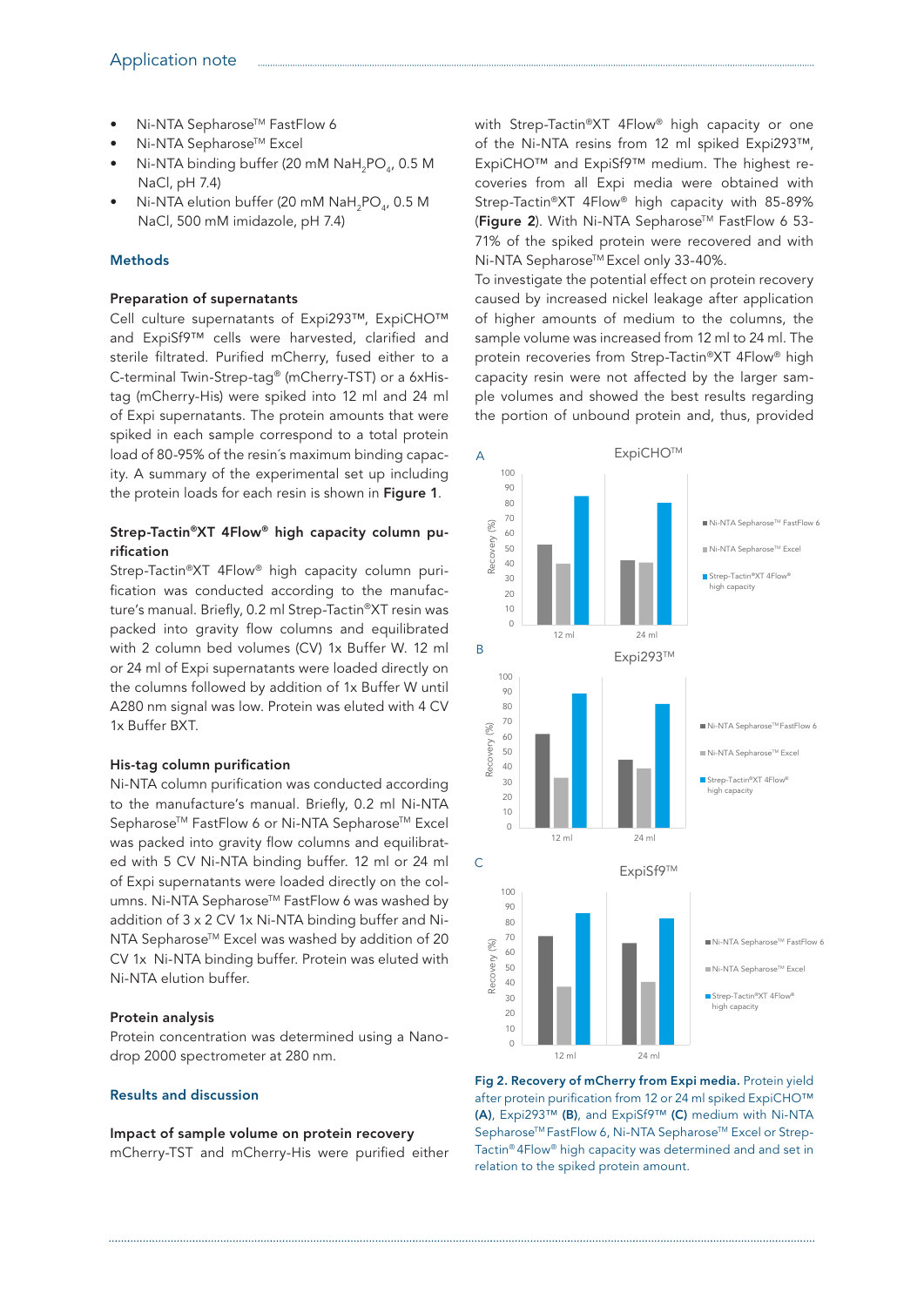

Fig 3. Protein yield of mCherry after protein purification from spiked Expi media. Obtained protein yields of mCherry-His and mCherry-TST after protein purification from 12 or 24 ml spiked ExpiCHO™ (A), Expi293™ (B), and ExpiSf9™ (C) were measured and extrapolated for 1 ml resin Ni-NTA Sepharose™ FastFlow 6, Ni-NTA Sepharose™ Excel or Strep-Tactin®XT 4Flow® high capacity.

high protein recoveries in all experiments. The Ni-NTA Sepharose™ Excel was also not affected by the larger sample volume, but recoveries remained low. In contrast, the recovery of mCherry after purification from Ni-NTA Sepharose™ FastFlow 6 was significantly reduced if the sample volume was increased to 24 ml and this effect was most prominent with Expi293™ supernatants (Figure 2). Only the supernatants from ExpiSf9™ did not induce a decrease of the recovery from Ni-NTA Sepharose™ FastFlow 6 at larger sample volumes. It can be assumed that the composition of insect cell media differs greatly from the mammalian cultivation media (ExpiCHO™ and Expi293™). Thus, nickel leakage causing supplements might be lower concentrated in the ExpiSf9™ medium.

With the given experimental set up, it can be ar-

gued that the low recoveries for Ni-NTA Sepharose™ FastFlow 6 are a result of the higher protein load in these experiments. Although, the protein load was the same based on the percentage of the maximum binding capacity. However, the total amount of bound mCherry was higher or comparable to the Strep-Tactin®XT experiments in Expi293™ and ExpiCHO™ (Figure 3). Hence, an important question is if the recovery of Ni-NTA Sepharose™ FastFlow 6 increases if the protein load is reduced to the binding capacity measured in the experiments. Thus, the mCherry purification with 12 ml spiked medium and Ni-NTA Sepharose™ FastFlow 6 was repeated with a protein load of only 50% of the resins maximum binding capacity. A load of 4 mg protein corresponds to the protein yield that was eluted from the Expi293™ experiment. It is worth to mention that the protein concentration in the supernatant is lower due to the reduced protein amount but still higher than in the Strep-Tactin®XT 4Flow® high capacity experiments. Surprisingly, the decreased protein load resulted in even lower recoveries and protein yields compared to the former experiment (Figure 4). Consequently, the use of Ni-NTA Sepharose™ FastFlow 6 for the purification of Expi supernatants leads to a substantial loss



Fig 4. Impact of protein load on Ni-NTA Sepharose™ FastFlow 6. ExpiCHO™ (A) and Expi293™ (B) were spiked with 80% or 50% of the maximal protein binding capacity of Ni-NTA Sepharose™ FastFlow 6 and, subsequently, mCherry-His was purified. Protein distribution in the flow through and elution fractions was determined.